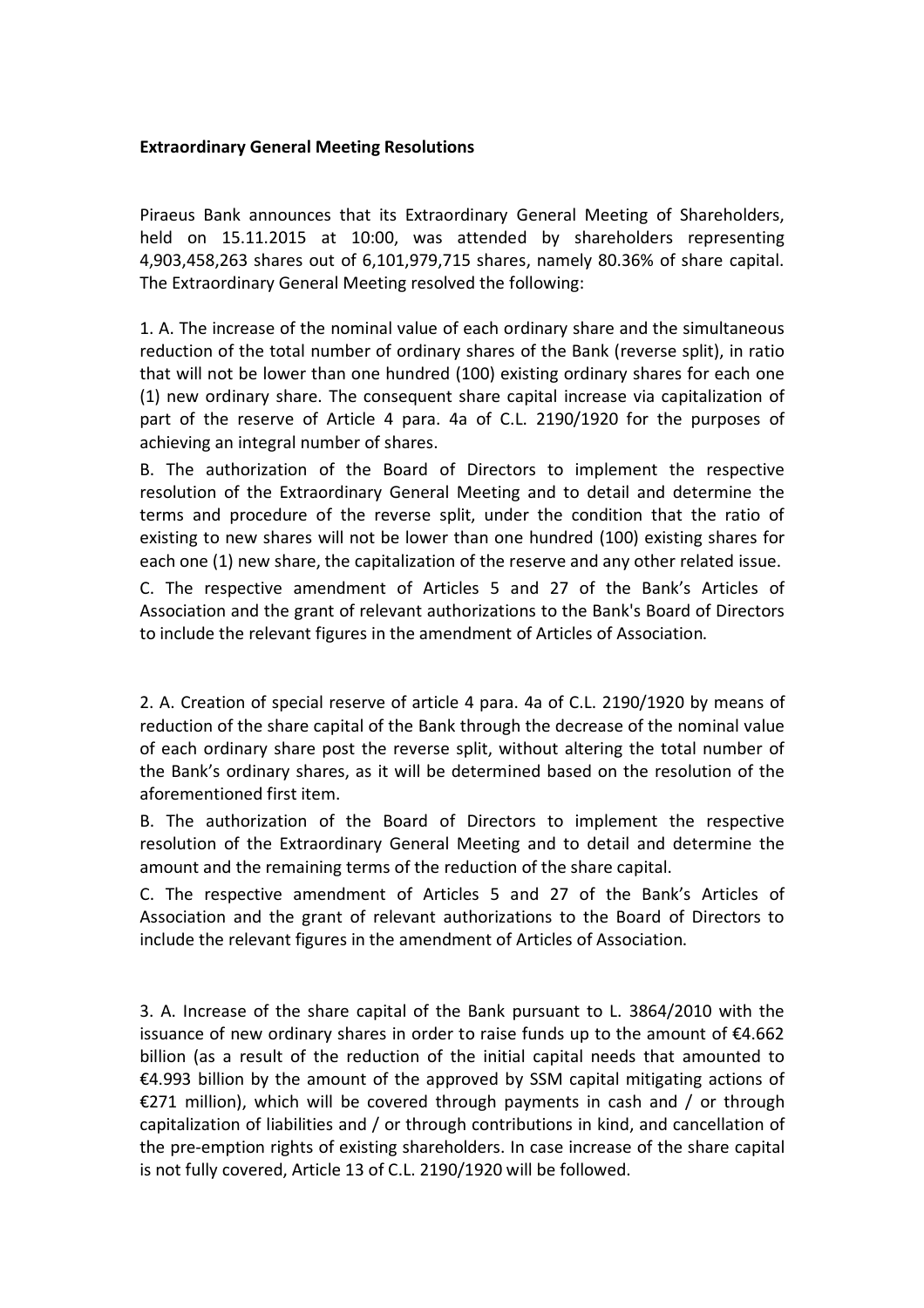B. The grant of authorizations to the Board of Directors, including:

(a) the implementation of the resolution of the Extraordinary General Meeting regarding the increase of the share capital of the Bank and the determination of the final amount of the funds to be raised through the share capital increase.

(b) the detailing of the structure and the finalization of the other terms of the increase, explicitly including the authority of the Board of Directors to amend the terms and structure of the share capital increase versus the aforementioned (apart from the maximum amount to be raised €4.662 billion), with the objective of maximizing the participation of private investors in the raising of capital, and especially with regards to the particular items of the structure and the allocation of the new shares, the final amount of the increase, the offer price for the new shares as per article 13 para.6 of C.L. 2190/1920 in conjunction with article 7 para. 5 of L.3864/2010, the placement of any potentially unallocated shares, the number of new shares to be issued and the deadline of the share capital coverage.

(c) any action needed in the framework of the materialization of the share capital increase and its relevant steps, the process of issuing and placing the new shares (including the preparation and conclusion of any necessary document or agreement with third parties and the Hellenic Financial Stability Fund), as well as their listing on the Athens Stock Exchange, and in general to decide on the details and to cater for the conclusion of the process of the share capital increase.

C. The respective amendment of Articles 5 and 27 of the Bank's Articles of Association and the grant of relevant authorizations to the Board of Directors to include the relevant figures in the amendment of Articles of Association.

4. A. Issue of a bond loan with Contingent Convertible Securities pursuant to the provisions of L. 3864/2010 and the based on its authorization issued Cabinet Act up to the amount of €2.040 billion (i.e. equal to 75% of the difference between the capital requirements of the Bank pursuant to the results of the adverse scenario of the stress test and the capital requirements of the Bank pursuant to the results of the baseline scenario), in case the raised funds from the share capital increase are less than the amount of  $\epsilon$ 4.662 billion. The aforementioned bond loan is to be subscribed exclusively by the Hellenic Financial Stability Fund, without the right of participation of existing shareholders.

B. The grant of relevant authorization to the Board of Directors for the determination of the principal amount of the aforementioned bond loan (equal to the 75% of the total capital strengthening to be provided to the Bank by the Hellenic Financial Stability Fund in the framework of the recapitalization) up to a maximum amount of €2.040 billion, as well as the other terms of the bond loan within the framework of the provisions of article 7 of L. 3864/2010 and the based on its authorization issued Cabinet Act, while also to proceed to any other necessary action for the issuance and placement of the contingent convertible bonds.